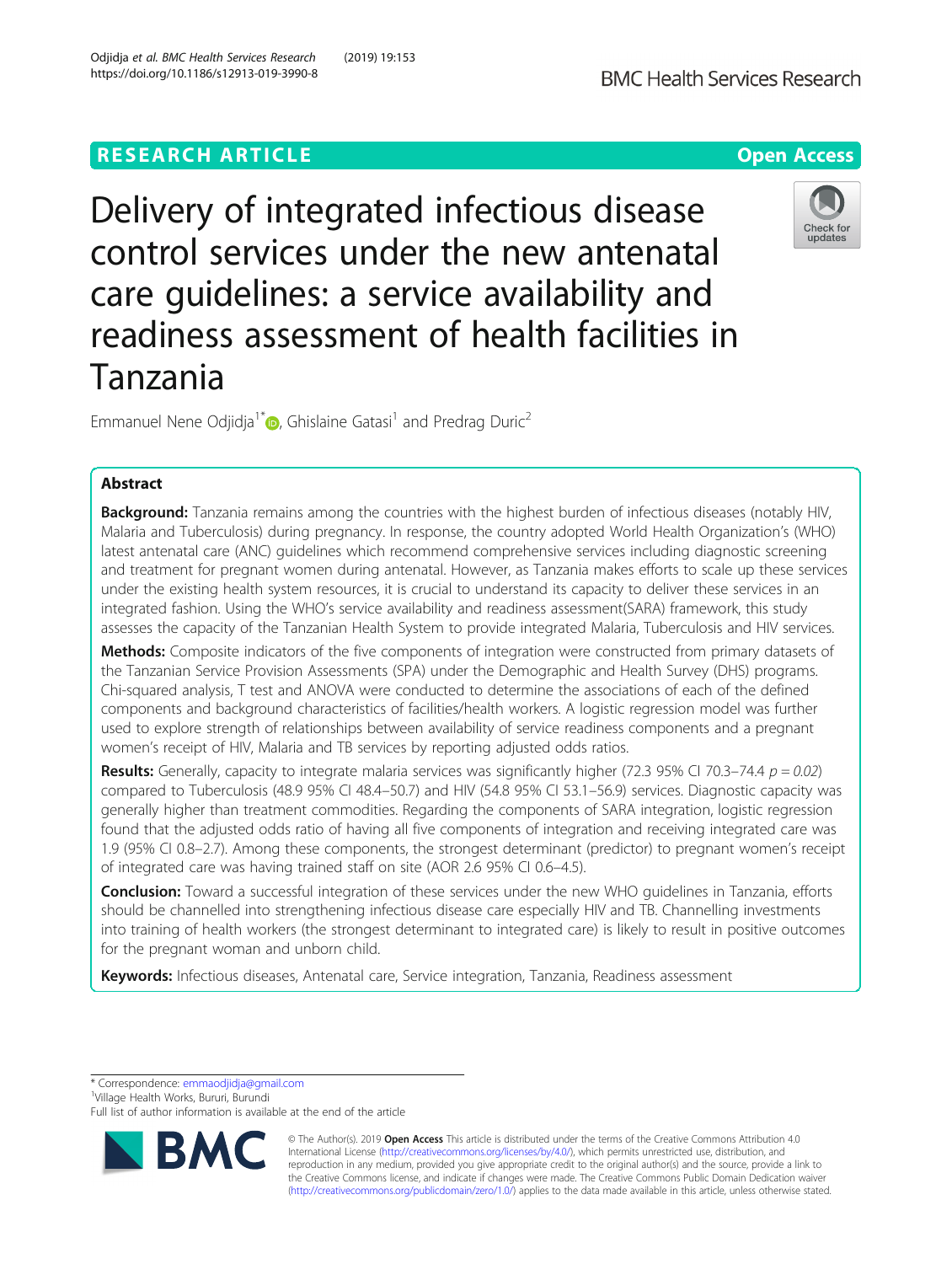# Background

Tanzania is among countries with leading maternal and child mortality rates in the world. With an estimated under five (U5) mortality rate of 54 deaths per 1000, Tanzania ranks 51st in global U5 mortality rank [\[1](#page-6-0)]. Notwithstanding, it has made significant progress in combating neonatal mortality. Between 2000 and 2012, Tanzania experienced a consistent annual decrease rate of 4.3% in neonatal mortality [[1](#page-6-0)]. Afnan-Holmes et al. [[2](#page-6-0)] forecast that if this trend should continue, Tanzania is likely to achieve child health target by 2030.

Regarding maternal health, the United Nations Development Program's (UNDP) report on the millennium development goals [[3\]](#page-6-0) indicates that Tanzania failed to achieve Millennium Development Goals (MDG) target 5.2 as maternal mortality rate stood at 133 deaths per 100,000 live births at 2015. Progress has fallen below targets as annual reduction rate was only 3.4% between 1990 and 2013 [[2\]](#page-6-0).

While still births and pregnancy haemorrhage contribute majorly to neonatal and maternal deaths respectively, the impact of infectious diseases especially Human Immunodeficiency Virus (HIV), Malaria and Tuberculosis (TB) during and post pregnancy has been noted by several authors [\[4](#page-6-0)–[6\]](#page-6-0). Dreyfuss et al. [\[6](#page-6-0)] in a cohort study of 822 HIV positive women found that disease progression to Acquired Immunodeficiency Syndrome (AIDS) and low birth weight were significant outcomes experienced in Tanzania. Similar to this finding, a systematic review by Mullick et al. [[7](#page-6-0)] found that HIV infection during pregnancy in South Eastern Tanzania was significantly associated to chorioamnionitis and low birth weight. As confirmed by previous studies, the prevalence of HIV/TB comorbidity during pregnancy in Tanzania is overwhelming. Mtei et al. [\[8\]](#page-6-0) in a trial among 94 HIV – positive women found that 71% had been comorbid with TB. Malaria during pregnancy has significant maternal and neonatal outcomes within the Tanzanian context. A study in Northern Tanzania [[4](#page-6-0)] found that not only does malaria increases the risk of anaemia and low birth weight but also, significantly increased the risk of premature delivery (OR 3.2 95% CI, 1.5–7.0).

As a response to the devastating impact of Malaria, TB and HIV infection during pregnancy in this context, the Tanzanian Ministry of Health first adapted and implemented the focused antenatal care model in 2002 [[9](#page-6-0)]. Under this policy, first antenatal care should commence before 16 weeks of pregnancy and should be integrated among other interventions including screening for infectious diseases [[9](#page-6-0)]. Although focused antenatal care (FANC) is intended to mitigate utilisation barriers and improve health of women during pregnancy, challenges around optimal FANC utilisation (4+ visits) largely remain in Tanzania. According to the demographic and Health Survey [[10](#page-6-0)], of the 97.7% women that had first antenatal care, only 42.8% had attained the optimal number of visits (four or more visits). Additionally, median of first antenatal care visit was at 19.7 weeks.

In spite of the lingering health systems challenges which has resulted in lower FANC attendance [[11](#page-6-0)], the Tanzanian Ministry of Health recently agreed to the implementation of the new model of antenatal care. This model requires pregnant women to receive a minimum of eight focused antenatal care visits in lieu of four integrated visits [[12\]](#page-6-0).

Ahead of national scale implementation of this new FANC model, we aim to understand the capacity of the health system to deliver an integrated infectious disease (HIV, Malaria and TB) control services in response to the increasing impact of infectious diseases among pregnant women. Furthermore, by adapting the World Health Organisation's service availability and readiness assessment tool, this study contributes to the limited research of infectious disease control service with antenatal care and further offers technical areas for consideration when scaling integrated infectious disease services with antenatal care.

# Methods

# Study design

The original study was a cross-sectional design conducted among 1200 sample of health facilities, 6866 health workers and 4007 pregnant women across Tanzania. However, for the purposes of this study, variables were constructed from the primary data based on the WHO's service availability and service readiness assessment (SARA) tool [\[13\]](#page-6-0) in order to answer the research aim.

# Procedures for variable construction

Secondary variables were constructed as a composite of the primary variables. Based on the original indicators of the SARA tool [[13\]](#page-6-0), new variables were re-created for each disease area (HIV, Malaria and Tuberculosis). This included the outcome variable under measure: pregnant woman's receipt of integrated care. The indicators were;

'Trained staff' was constructed as composite of ANC health staff that had recently received training in an infectious disease area. For example, to be classified as technically trained in HIV, the health worker should be the first one that offers ANC service and secondly should be trained in HIV counselling and testing services.

Another indicator, 'availability of disease service' was constructed as a composite indicator of having both the ID service and ANC at least three working days within the week. ID service on the same site with ANC was constructed having the disease service at the same place as the antenatal care.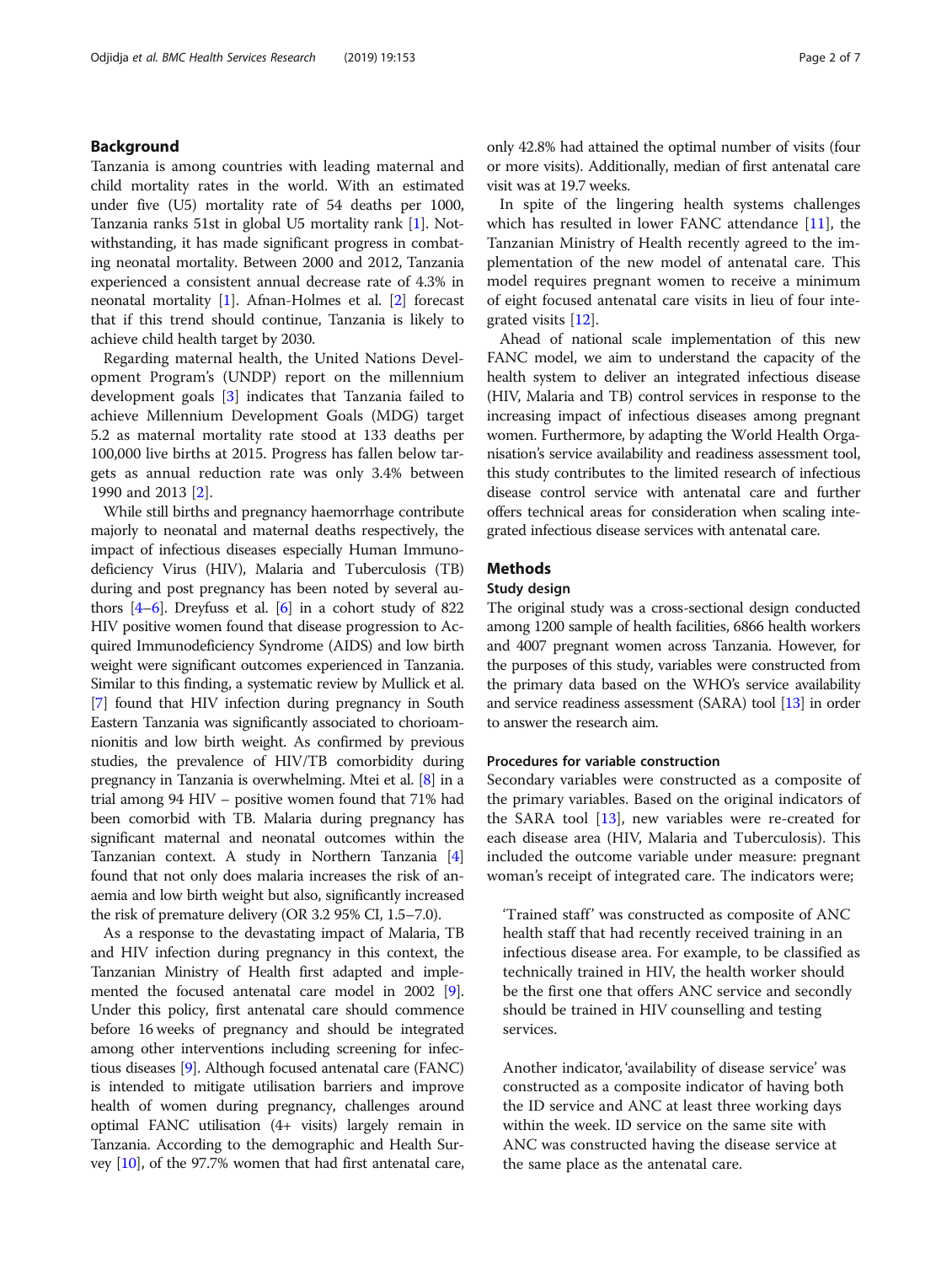'Availability of diagnostics' was classified as a composite indicator of all essential diagnostics of ID service available at the ANC facility. Another indicator, 'availability of medicines and commodities' were also constructed as having all essential medicines for each ID service during all times of the ANC facility.

After constructing these individual integration components, a final composite indicator score of all these components was constructed to measure the readiness of facilities to integrate these disease services. This indicator was then disaggregated by disease type.

# Outcome variable

The main outcome variable for the study was receipt of integrated care of infectious disease services (HIV, TB and Malaria). This was based on the hypothesis that if facilities had all five components of integration present, then pregnant women should receive an integrated care during antenatal sessions. The construction of integrated care (a composite indicator) was based on three parameters; first pregnant women's receipt of insecticide treated nets (ITNs) during antenatal care, second, observation of pregnant women's consumption of antimalarial (IPTp-SP) during all antenatal sessions after 16 weeks, third was pregnant women's receipt of HIV counselling and testing during first antenatal care. As guided by the ANC policy guidelines [[14\]](#page-6-0), no outcome for tuberculosis was included in this composite outcome variable.

## Data sources

The main source of data for this study was the service provision assessment (SPA) conducted at facilities in both the mainland Tanzania and Zanzibar (the island) in 2015/ 2016 [[15](#page-6-0)]. The data were collected under the auspices of National Bureau of Statistics (NBS) and the office of the Chief government statistician in Zanzibar and funded by USAID under the demographic and health survey (DHS) program.

The Tanzanian SPA was a survey of availability of services in facilities which spanned from those owned by government, private, parastatal to faith-based organisation (also termed as mission facilities). Also, the survey originally collected information on facilities at all levels of care (i.e. from primary, secondary to tertiary facilities at district, regional and national level). The areas covered during the survey included maternal, neonatal and child health, family planning, sexually transmitted disease services, antenatal care, non-communicable diseases (i.e. cardiovascular diseases, diabetes 1 and chronic respiratory diseases). For each of these disease service areas, the SPA measured availability and functionality of

the services which included a quality assessment of equipment, diagnostic tools and essential medicines.

#### Data analysis

SPSS (version 20) and Microsoft Excel (2013) were used for all analysis in this study. Five main steps were involved in the analysis. Each of these are explained below.

First, a background characteristics of all ANC facilities and availability of infectious diseases were computed. These were disaggregated by facility type and location.

Second, using the 'countif' excel formula, all composite indicators for each ID service area was calculated. The data was then processed in SPSS.

Third, associations and emerging relationships between integration and facility characteristics were explored using an appropriate test. A chi-squared test was used to determine the association between each of the five components of disease integration and background characteristics of facilities.

Fourth, all the five indicators of integration were put together as a single indicator. For pragmatic reasons, this indicator was known as overall integration score for each infectious disease area. This indicator was computed for each of the three disease areas (i.e. malaria, TB and HIV).

Finally, for the association between the components of integration and the outcome variable, a logistic regression model was created to report the odds of association. The model was adjusted for all sociodemographic characteristics and facility/provider characteristics that could have a potential cofounding effect on the results.

Significance level for all tests were pegged at 95% confidence level (i.e.  $p < 0.05$ ).

### Ethical consideration

The original service provision assessment was approved by the National institute for medical research, Tanzania and the macro institutional board of Inner City Fund (ICF) International. According to the primary report of the survey [[15\]](#page-6-0), all participants signed a consent form. All participants were fully aware of the implications of engaging in the study including a possibility to have a secondary analysis like this study. The datasets are confidential and do not in any way expose study participants in a manner that affects them. For this particular study, ethical approval was granted by the Institute of Global Health and Development at the Queen Margaret University. For the purposes of protecting identities of the study participants and/or specific facility, all analysis were conducted from district to national level only.

# Results

Proportion of health workers and facilities that provide antenatal care services and HIV, malaria and TB services On average, as shown in Table [1](#page-3-0), only 21.2% (895/4221) of the health staff provided care in both ANC and disease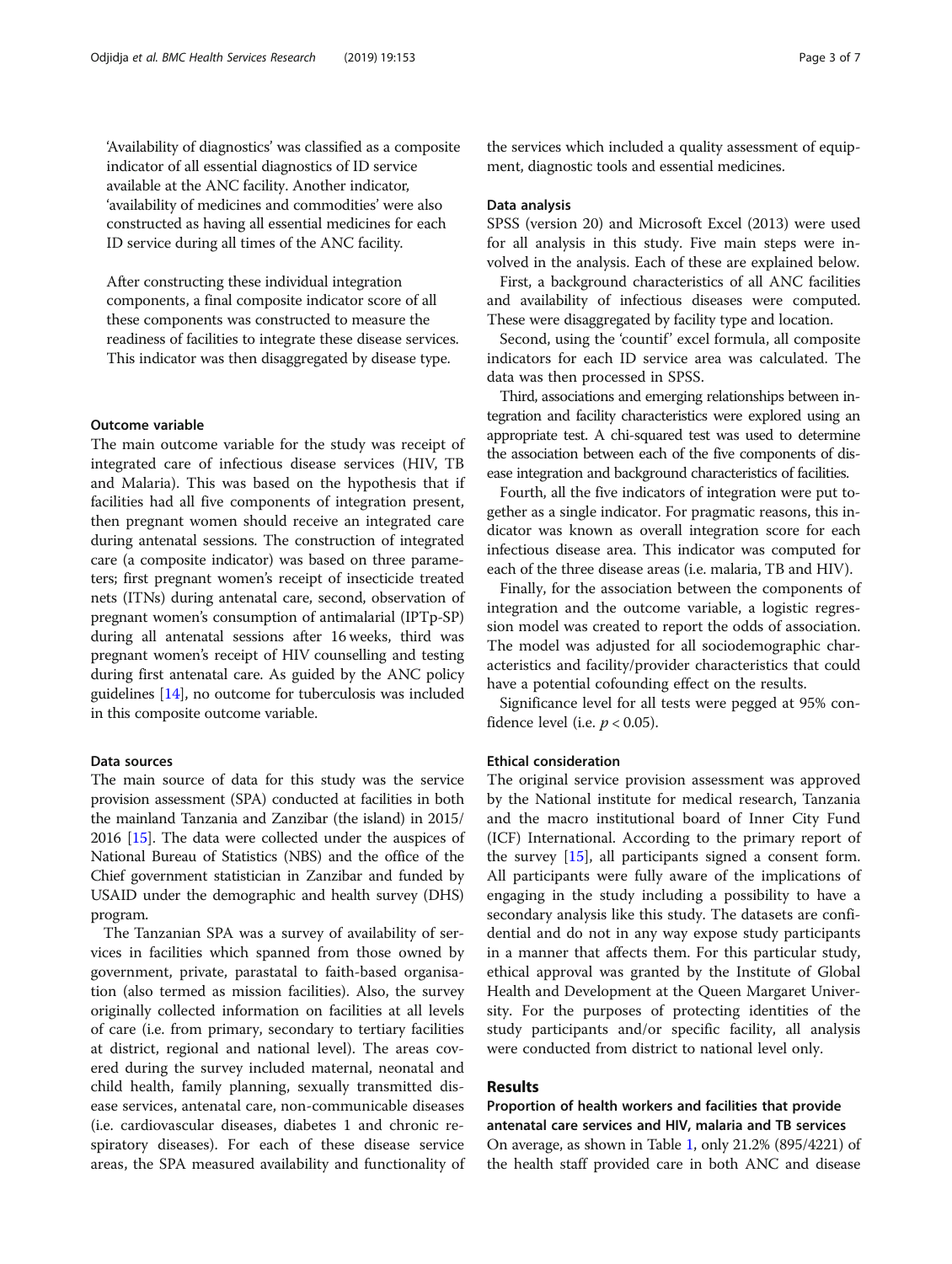<span id="page-3-0"></span>

| Table 1 Proportion of ANC staff that offer integrated service in |  |  |  |
|------------------------------------------------------------------|--|--|--|
| HIV, Malaria and TB                                              |  |  |  |

| Proportion of health<br>workers who provide<br>ANC service together<br>with both HIV, Malaria<br>and TB services | N   | $\%$            | Sig<br>level | Value  | df   |
|------------------------------------------------------------------------------------------------------------------|-----|-----------------|--------------|--------|------|
| Disaggregated by staff cadre                                                                                     |     |                 | < 0.024      | 5236.3 | - 52 |
| General Medical Doctor                                                                                           | 51  | 57.3            |              |        |      |
| Specialist Medical Doctor                                                                                        | 10  | 26.3            |              |        |      |
| Assistant Medical Officer                                                                                        | 145 | 74.0            |              |        |      |
| Clinical Officer                                                                                                 | 239 | 62.1            |              |        |      |
| Assistant Clinical Officer                                                                                       | 40  | 43.0            |              |        |      |
| Registered Nurses                                                                                                | 148 | 13.1            |              |        |      |
| <b>Enrolled Nurse</b>                                                                                            | 203 | 13.5            |              |        |      |
| Nurse Assistant/Attendant                                                                                        | 51  | 6.6             |              |        |      |
| Other cadres                                                                                                     | 8   | 27.6            |              |        |      |
| Total                                                                                                            |     | 21.1 (895/4221) |              |        |      |

areas. Assistant medical officers topped the proportion of health staff who provided integrated care with 74.0%. Of all clinical officers and general medical doctors, 62.1 and 57.3% were found to have provided integrated care during antenatal sessions. Unsurprisingly, registered nurses, enrolled nurses and nursing attendants had the least proportion of staff who provided integrated care. Chi-squared analysis showed that there were significant differences among cadres of staff. This result was expected as there were a 67.4% difference between the highest and lowest proportions.

Similar to provision of integrated services by providers, facilities that reported of having integrated services in HIV, Malaria and TB were generally low across all areas. Table 2 shows that on overall, 48.2% reported of having all services with facilities in urban areas reporting 64.0% in contrast to 41.4% in rural areas. As nurses and midwives (who reported the least of providing integrated care) predominantly work in rural areas, it is unsurprising to find that rural facilities were significantly lower  $(p < 0.001)$  in having HIV, Malaria and TB services than urban facilities. Similarly, as most nurse assistants (who reported only 6.6% having offered integrated care) are found in dispensaries, it is least striking that dispensaries reported of just 8.8% having integrated services.

## Overall integration capacity for each disease area

To measure integration of all disease areas based on the SARA tool, a standardised score of all components on a scale of 100 was computed to determine the overall readiness integration capacity of facilities in the three disease areas.

Table 2 Proportion of ANC health facilities that offered integrated services in Malaria, HIV and Tuberculosis

| Proportion of ANC facilities<br>that have HIV, Malaria and<br>TB services | Ν   | $\%$            | Sig level Value df |       |    |
|---------------------------------------------------------------------------|-----|-----------------|--------------------|-------|----|
| Disaggregated by managing<br>Authority                                    |     |                 | 0.011              | 471.1 | 15 |
| Government/Public                                                         | 351 | 46.6            |                    |       |    |
| Private-for-profit                                                        | 20  | 25.0            |                    |       |    |
| Mission/Faith-based<br>facilities                                         | 115 | 62.2            |                    |       |    |
| Parastatal facilities                                                     | 11  | 91.7            |                    |       |    |
| Disaggregated by Facility<br>location                                     |     |                 | < 0.001            | 153.1 | 5  |
| Rural                                                                     | 298 | 41.4            |                    |       |    |
| Urban                                                                     |     | 199 64.0        |                    |       |    |
| Disaggregated by facility type                                            |     |                 | 0.031              | 794.5 | 35 |
| National Referral Hospital                                                | 5   | 71.4            |                    |       |    |
| Regional Hospital                                                         | 16  | 94.1            |                    |       |    |
| District Hospital                                                         | 73  | 98.6            |                    |       |    |
| District designated<br>hospitals                                          | 20  | 100             |                    |       |    |
| Other Hospital (Private)                                                  | 96  | 83.5            |                    |       |    |
| Health Centre                                                             | 250 | 69.6            |                    |       |    |
| Dispensary                                                                | 37  | 8.8             |                    |       |    |
| Total                                                                     | 497 | 48.2 (497/1031) |                    |       |    |

Results as shown in Table 3 found that malaria control obtained the highest score (72.3 95%CI 70.3–74.4) followed by HIV/AIDS and then Tuberculosis control. This insinuates that the current readiness is stronger in malaria followed with HIV/AIDS then to Tuberculosis control. It is unsurprising as components of malaria integration were widely present in most ANC facilities.

# Association between integration capacity and receipt of integrated care during antenatal care

The main outcome variable of study was receipt of integrated service (defined as receipt of comprehensive HIV, TB and Malaria services during antenatal care) and the odds with which a pregnant woman would receive integrated services should all the components of these diseases be present in a health facility.

Table 3 Overall integration capacity of health facilities in HIV, Malaria and TB

| Overall disease area integration<br>capacity | Standardised score<br>(computed on a<br>scale of 100) | 95% CI        |
|----------------------------------------------|-------------------------------------------------------|---------------|
| Tuberculosis control integration score       | 48.9                                                  | 48.4-50.7     |
| HIV/AIDS control integration score           | 54.8                                                  | $53.1 - 56.9$ |
| Malaria control integration score            | 72 3                                                  | $70.3 - 74.4$ |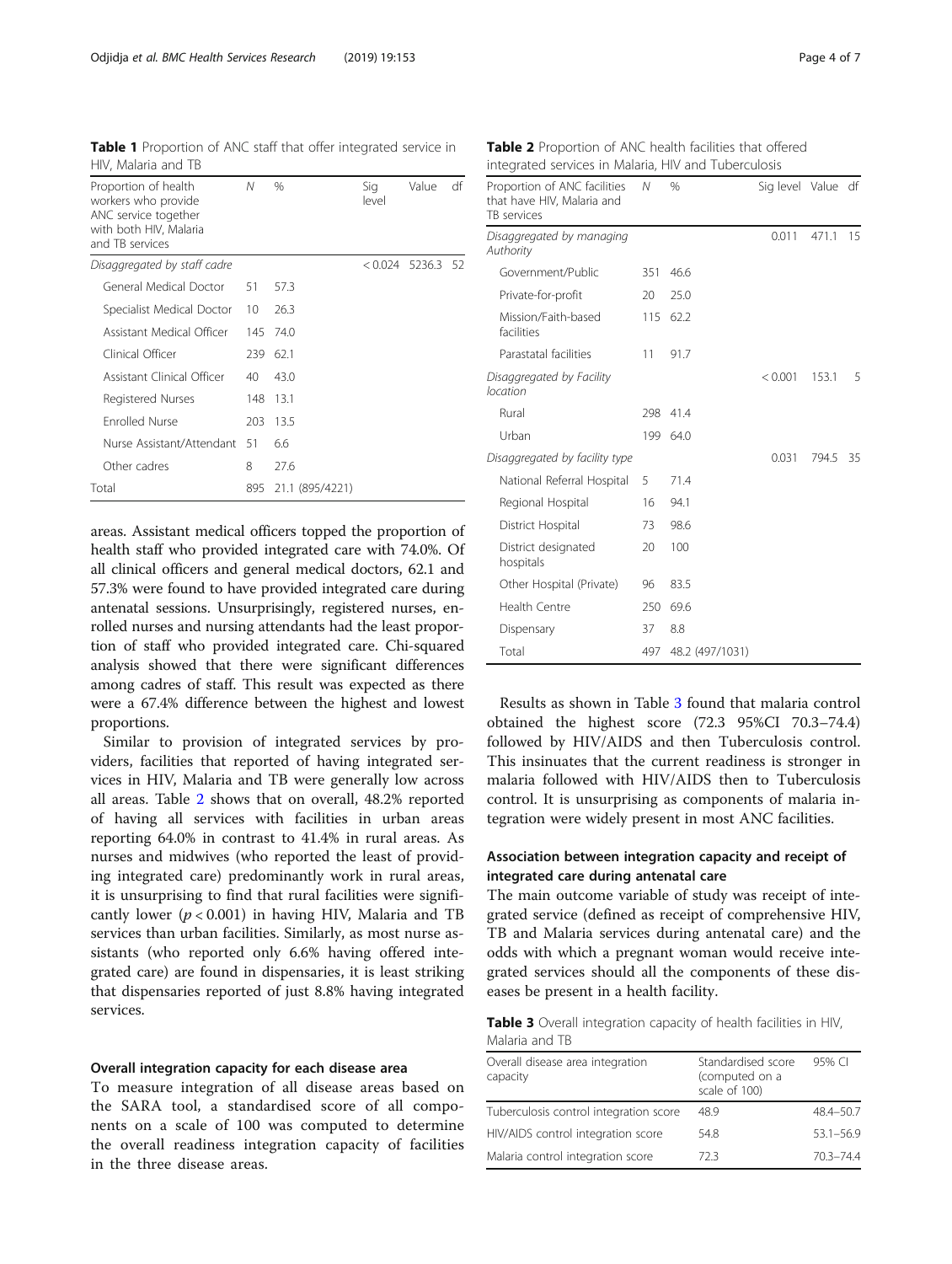Results from a logistic regression model as displayed in Table 4 found that if all components for service integration were present for all diseases, a pregnant woman was 1.9 times (95% CI 0.8–2.7) likely to receive a comprehensive and integrated care. This therefore confirms that there is a positive relationship between integration capacity and receipt of integrated services. Furthermore, when the model was disaggregated into the five components of integration, it found availability of a trained staff during antenatal care as the strongest predictor to receipt of integrated services (AOR 2.6 95% CI 0.6–4.5). Facilities with all recommended diagnostics were 1.4 times (AOR 1.4 95% CI 1.1–3.2) more likely to administer integrated care during ANC sessions. The adjusted odds of administering integrated care in facilities that had essential medicines and treatment commodities was 1.1 (95% CI 0.9–2.3). Facilities with disease service available at least three times a week were 1.3 times likely (95% CI 0.9–2.4) to administer integrated care for pregnant women during ANC sessions.

Finally, the model found that having disease service at the same site was not enough to receive integrated services as the adjusted odds was one (no effect).

### **Discussion**

The aim of the study was to assess service readiness of Tanzanian health facilities to integrate HIV, Malaria and Tuberculosis under the new recommendations of the World Health Organisation. This also included the extent to which the components of service integration resulted in actual service delivery. Based on the SARA framework, components of service integration was constructed under five main domains. Findings from this study has demonstrated that having all components of service integration were significantly associated with receipt of integrated service during antenatal care. Among the five components of integration, the study found that training an ANC health worker in all disease areas were the strongest determinant to receipt of an integrated service during ANC sessions.

Table 4 Logistic regression of integration components and receipt of integrated services

| Component of integrated service                                                    | AOR. | 95% CI      | Sig level |
|------------------------------------------------------------------------------------|------|-------------|-----------|
| Availability of all integration components<br>(for HIV, TB and Malaria)            | 1.9  | $0.8 - 2.7$ | 0.011     |
| Availability of diagnostics for all disease areas                                  | 1.4  | $1.1 - 3.2$ | 0.147     |
| Availability of medicines and treatment<br>commodities                             | 11   | $09 - 23$   | < 0.001   |
| Availability of trained staff in all disease areas                                 | 2.6  | $0.6 - 4.5$ | 0.002     |
| Disease service and antenatal care situated at<br>the same site                    | 1.0  |             |           |
| Disease service available at least three times a 1.3<br>week during antenatal care |      | $09 - 24$   | 0033      |

The conceptualisation of receipt of integrated care during antenatal care in this study was based on five set parameters. The adjusted odds of having these parameters and receipt of integrated care were determined as having a positive relationship. Based on these findings, this study supports Foreit et al.  $[16]$  $[16]$  $[16]$ 's assertion that the prime determinant of integrated care during antenatal care is having trained staff on site. It was found that the adjusted odds of having a trained staff on site and receipt of integrated care by pregnant women were 2.6 times and up to 4.5 times during antenatal care. While it is inadequate to claim complete integration based on just availability of trained staff, it is an important and key step in ensuring that pregnant women receive all the requisite HIV, Malaria and TB services. Towards the implementation of the new WHO ANC guidelines, it is relevant for Tanzanian public health planners to consider training all health workers in all disease areas.

The significance of training health staff in disease areas have been noted by several authors. Ouma et al. [[17](#page-6-0)] noted that all components of malaria service delivery were higher among facilities that had health staff engaged in a donor funded training in malaria. Furthermore, the authors contend that training a health worker in malaria does not merely improve service delivery, but it also improves pregnant women's experience during antenatal care which eventually improves coverage of future ANC services [\[17](#page-6-0)]. Welty et al. [[18](#page-6-0)] also observed that HIV voluntary screening and counselling had increased significantly from 50.7 to 96.2% ( $p > 0.01$ ) after training health workers on HIV care.

Although organising on-the-job training programs has been recognised as a key determinant to successful 'training' and knowledge transfer, its sustainability would be assured when backed with quality improvement procedures [[19\]](#page-6-0). Batalden and Davidoff [[19](#page-6-0)] identifies three quality improvement areas which could complement routine trainings of health workers. These are; 1. Generating contextual evidence to guide training of health workers, 2. Routine capacity building and 3. Consistent measurement of performance improvement.

Generating contextual evidence during trainings of health staff ensures that context-specific issues are incorporated into training programs. Context-tailored trainings responds to local needs and demands of health workers. In addition, Batalden and Davidoff [[19\]](#page-6-0) argues that incorporating routine on-the-job capacity building strengthens quality improvement and further ensures that policy and practice are consistent during all times of service delivery. Finally, creating mechanisms to measure performance of health workers before and after training programs would ensure that individual health worker capacity is taken into consideration during planning and targeting of training programs. Effective performance measurement also ensures that subsequent capacity building programs are tailored to respond to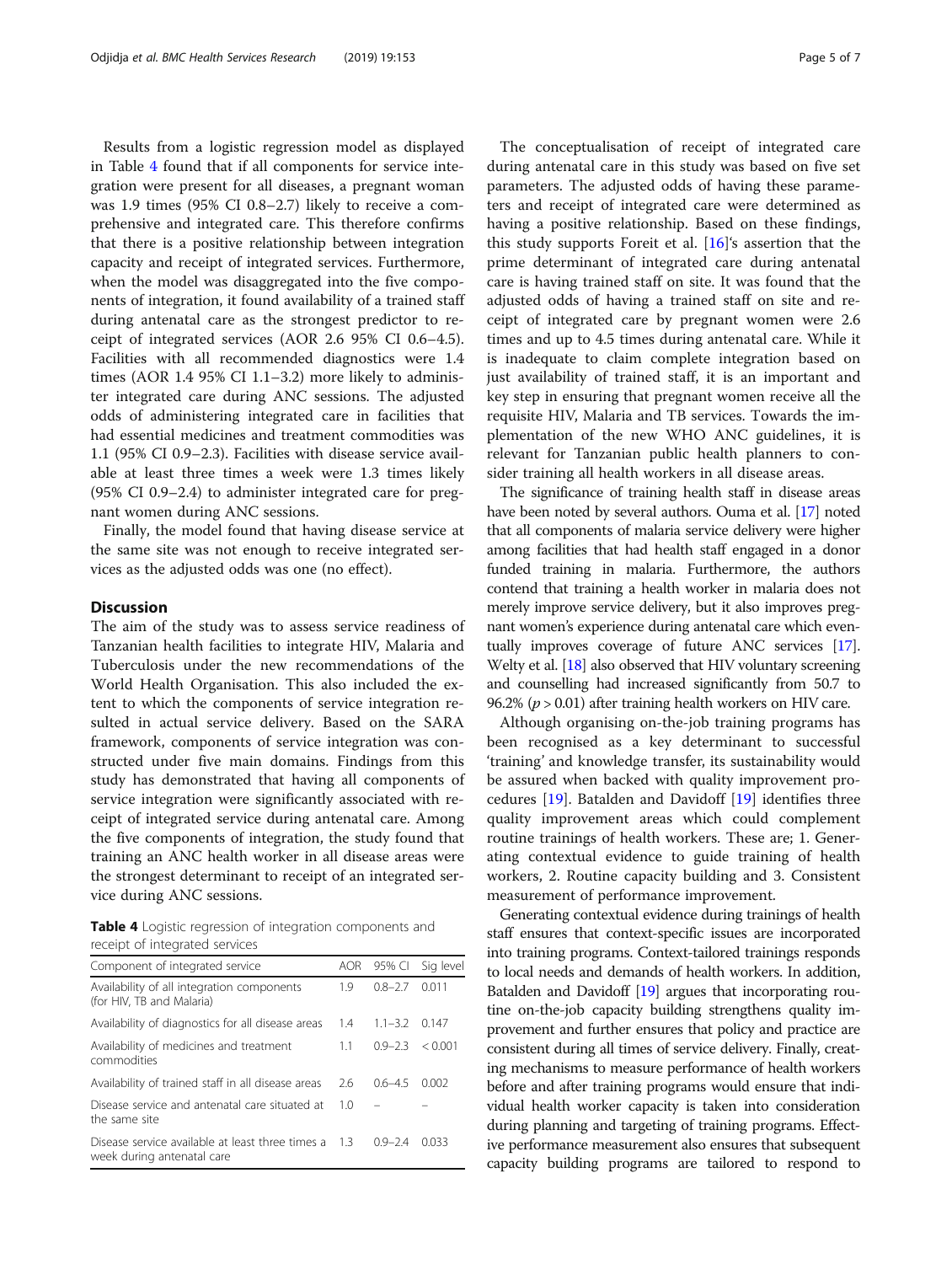identified areas where majority of health workers may deem as a 'weakness'. Allen and Brownstein [[20\]](#page-6-0) on an assessment of community health workers' training programs in the United States reinforced the significance of incorporating effective performance measurement before and after training programs. They further recommend that adding qualitative exit interviews strengthens quality improvement even more.

# Study limitations

The study encountered some limitations which were noted during the data analysis. Firstly, the nature of original service provision assessment survey being cross-sectional limits this study from claiming causality of receipt integrated care during antenatal session. This is due to the fact that construction of the components of integration were based on a combination of individually collected variables. In this case, when a pregnant woman receives several ID services from the same tertiary facility in different sections for example, the nature of analysis will classify it as vertical services. However, although this is likely to occur only among the five referral hospitals, a confidence interval (95%) range was calculated for all results. This was intended to reduce the impact of this limitation by computing the minimal and maximal boundaries upon which results could be estimated.

# Conclusion

This study has argued that integration of health services is an effective mechanism to increase coverage and to reduce the impact of infectious diseases during pregnancy. Using the SARA framework, it was found that the strongest determinant of receiving integrated care during antenatal session was having a trained staff in all disease areas on site. Unexpectedly, the model found that having antenatal care services and ID service on the same site had no association to receiving integrated care.

Towards readiness to integrate infectious disease control with antenatal care services under the new recommendations, strengthening capacity of health workers to administer this care will be crucial in higher coverage of services. Supportive quality improvement is crucial in this process and as such incorporating different techniques for continuous support to health workers ensures latest policy and practice are consistent. As illustrated by Batalden and Davidoff, driving this process with evidence even yields maximum benefits on the health system as a whole. Health workers are central to the process of supportive quality improvement and it is relevant to create a down-to-top heath needs assessment that continuously informs capacity building sessions.

Finally, while complete integration of ID services at ANC may seem distant in Tanzania, health authorities

should take the initial short term step of effectively co-locating these services according to the identified determinants. As lessons have shown, the nuanced effectiveness of this strategy will gradually encourage other key health actors to pursue overall integration and devolution of health services.

#### Abbreviations

ANC: Antenatal Care; ANOVA: Analysis of Variance; AOR: Adjusted Odds Ratio; DHS: Demographic and Health Survey; FANC: Focused Antenatal Care; HIV: Human Immunodeficiency Virus; ICF: Inner City Fund; ID: Infectious Disease; MDGs: Millennium Development Goals; OR: Odds Ratio; SARA: Service Availability and Readiness Assessment; SPA: Service Provision Assessment; SPSS: Statistical Package for the Social Sciences; TB: Tuberculosis; U5: Under 5; UNDP: United Nations Development Program; USAID: United States Agency for International Development; WHO: World Health Organisation

#### Acknowledgements

The authors are thankful to Inner City Fund international and United States Agency for International Development (USAID) for granting access to the primary dataset of the Tanzania Service Provision Assessment.

#### Funding

Not applicable.

#### Availability of data and materials

The primary datasets of the Tanzania Service Provision Assessment is available on the Demographic Health and Survey website [https://](https://dhsprogram.com/what-we-do/survey/survey-display-401.cfm) [dhsprogram.com/what-we-do/survey/survey-display-401.cfm.](https://dhsprogram.com/what-we-do/survey/survey-display-401.cfm) The data has been downloaded and available upon request from the first author on [emmaodjidja@gmail.com](mailto:emmaodjidja@gmail.com) after approval from Inner City Fund International.

#### Authors' contributions

ENO conceptualised and designed the study, analysed the data and wrote the manuscript, GG reviewed the manuscript and made changes as applicable and PD supervised the entire study, reviewed the manuscript and incorporated changes as applicable. All authors read and approved the final version of this manuscript to submission to BMC health services research.

#### Ethics approval and consent to participate

The original service provision assessment was approved by the National institute for medical research, Tanzania and the macro institutional board of Inner City Fund International. According to the primary report of the survey (2015), all participants signed a consent form. All participants were fully aware of the implications of engaging in the study including a possibility to have a secondary analysis like this study. The datasets are confidential and do not in any way expose study participants in a manner that affects them. For this particular study, ethical approval was granted by the Institute of Global Health and Development at the Queen Margaret University. For the purposes of protecting identities of the study participants and/or specific facility, all analysis were conducted from district to national level only. Ethics reference number granted to the study is Queen Margaret University/ Institute of Global Health and Development/15000647.

#### Consent for publication

Not applicable.

#### Competing interests

The authors declare that they have no competing interests.

### Publisher's Note

Springer Nature remains neutral with regard to jurisdictional claims in published maps and institutional affiliations.

#### Author details

<sup>1</sup>Village Health Works, Bururi, Burundi. <sup>2</sup>Institute of Global Health and Development, Queen Margaret University, Edinburgh, UK.